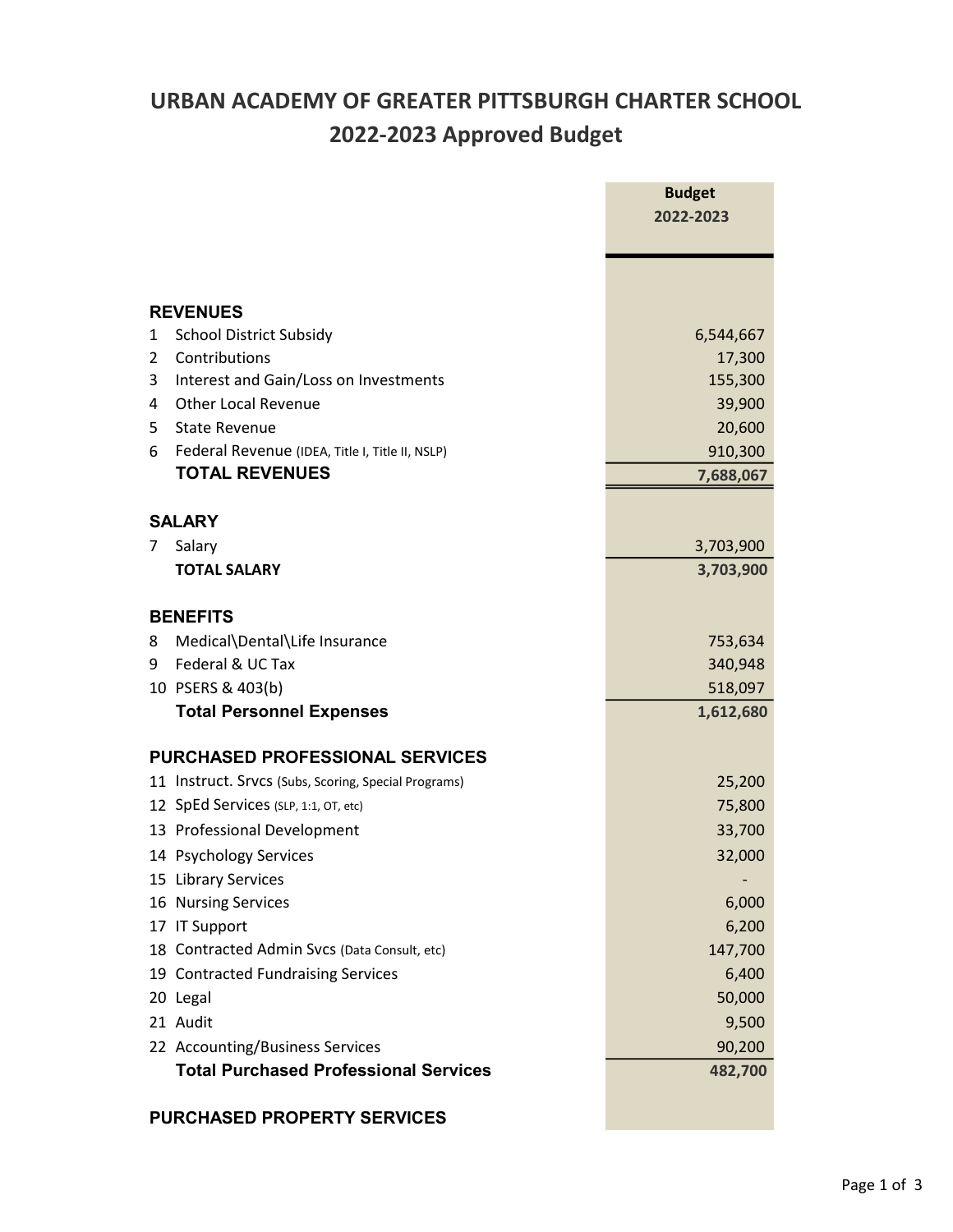## URBAN ACADEMY OF GREATER PITTSBURGH CHARTER SCHOOL 2022-2023 Approved Budget

|    |                                                  | <b>Budget</b>   |
|----|--------------------------------------------------|-----------------|
|    |                                                  | 2022-2023       |
|    | 23 Utilities                                     |                 |
|    | 24 Landscaping/Snow Removal                      | 73,800<br>3,300 |
|    | 25 Custodial and other Purchased Service         | 34,500          |
|    | 26 Waste Removal                                 | 10,100          |
| 27 | Repairs & Maintenance                            | 32,300          |
| 28 | <b>Equipment Rental</b>                          | 216,000         |
| 29 | <b>Building Rent</b>                             | 669,663         |
|    | 30 Security Purchased Services                   | 19,600          |
|    | <b>Total Purchased Property Services</b>         | 1,059,263       |
|    |                                                  |                 |
|    | <b>OTHER PURCHASED SERVICES</b>                  |                 |
|    | 31 Field Trips                                   | 7,600           |
|    | 32 Advertising / Marketing                       | 22,500          |
|    | 33 Telephone/Internet/Communications             | 37,600          |
|    | 34 Postage                                       | 2,600           |
|    | 35 Insurance                                     | 68,000          |
|    | 36 Copying / Printing                            | 2,200           |
|    | 37 Software & Licensing                          | 37,200          |
|    | 38 Other Purchased Services                      | 31,200          |
|    | 39 Student Transportation                        | 2,500           |
|    | 40 PD & Admin Travel & Expense                   | 15,400          |
|    | 41 School Events                                 | 16,000          |
|    | 42 Food Services                                 | 165,000         |
|    | 43 Student Activities                            | 30,200          |
|    | 44 Community Activities                          | 45,500          |
|    | 45 Misc<br><b>Total Other Purchased Services</b> | 200             |
|    |                                                  | 483,700         |
|    | <b>SUPPLIES</b>                                  |                 |
|    | 46 Instructional Supplies                        | 55,400          |
|    | 47 Student Support/Nursing Supplies              | 10,000          |
|    | 48 Textbooks & Periodicals                       | 55,200          |
|    | 49 Admin Supplies                                | 18,100          |
|    | 50 School & Community Event Food                 | 18,800          |
|    | 51 Maintenance/Custodial Supplies                | 27,600          |
|    | 52 Kitchen Supplies                              | 500             |
|    | <b>Total Supplies</b>                            | 185,600         |